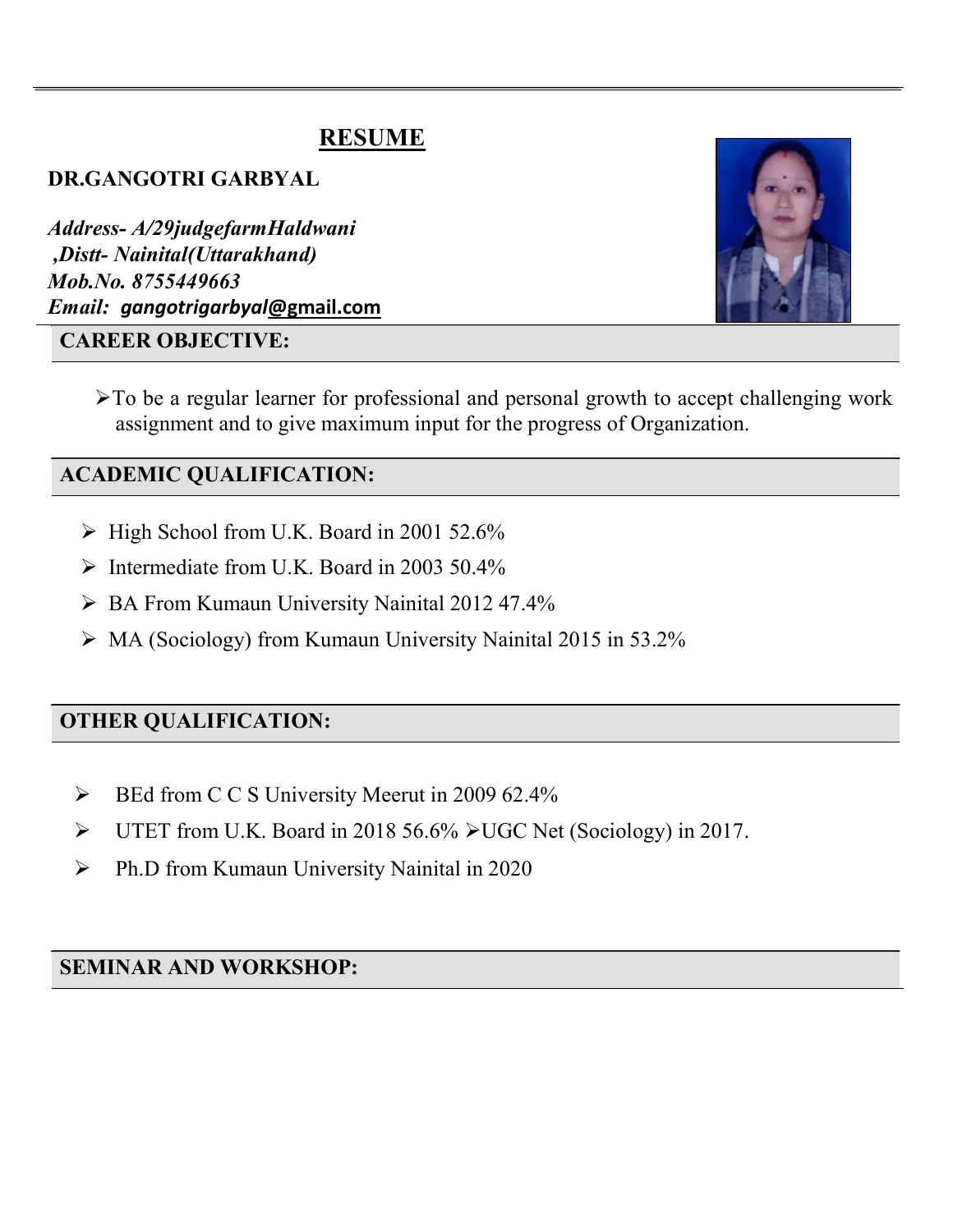- $\triangleright$  Participated in the workshop Twenty One Days Research Orientation Workshop (ROW) for Pre Ph.DScholors from 28-04-2014 to 18-05-2014 held in M.B Govt P.G College HaldwaniNainital.
- $\triangleright$  Participated in the workshop Two day National Seminar on Social Transformation Among Schedule Cast and Trivol Communities of Mountain Region – Myth or Reality. Organized by Depatment of Sociology School of Social Science, Uttarakhand Open University from  $10-11$ <sup>th</sup> October 2014

#### SEMINAR AND WORKSHOP:

- Social economic working women: A Sociological study . Research Journal Recent Research in Social Science and Humanities ISSN 2348-3318,Vol-Oct-Nov-Dec 2016
- Religious and Social traditions of Bhotia tribe Society in dharchula. VidyawartaPerr Reviewed international Refereed Research Journal ISSUE 31, Vol-5 July to Sept 2020.

## OCCUPATION:

Assistant Professor (Guest Faculty) SNS Govt Degree College Narayan Nagar.

#### PERSONAL INFORMATIONS:

| <b>Father's Name</b>  |                | Mr. Rayman Singh Kuityal |
|-----------------------|----------------|--------------------------|
| <b>Mother's Name</b>  |                | Jashma Devi              |
| Date of Birth         | $\ddot{\cdot}$ | 28-02-1983               |
| <b>Nationality</b>    | $\ddot{\cdot}$ | Indian                   |
| Category              | $\ddot{\cdot}$ | <b>ST</b>                |
| Gender                |                | Female                   |
| <b>Marital Status</b> |                | Married                  |